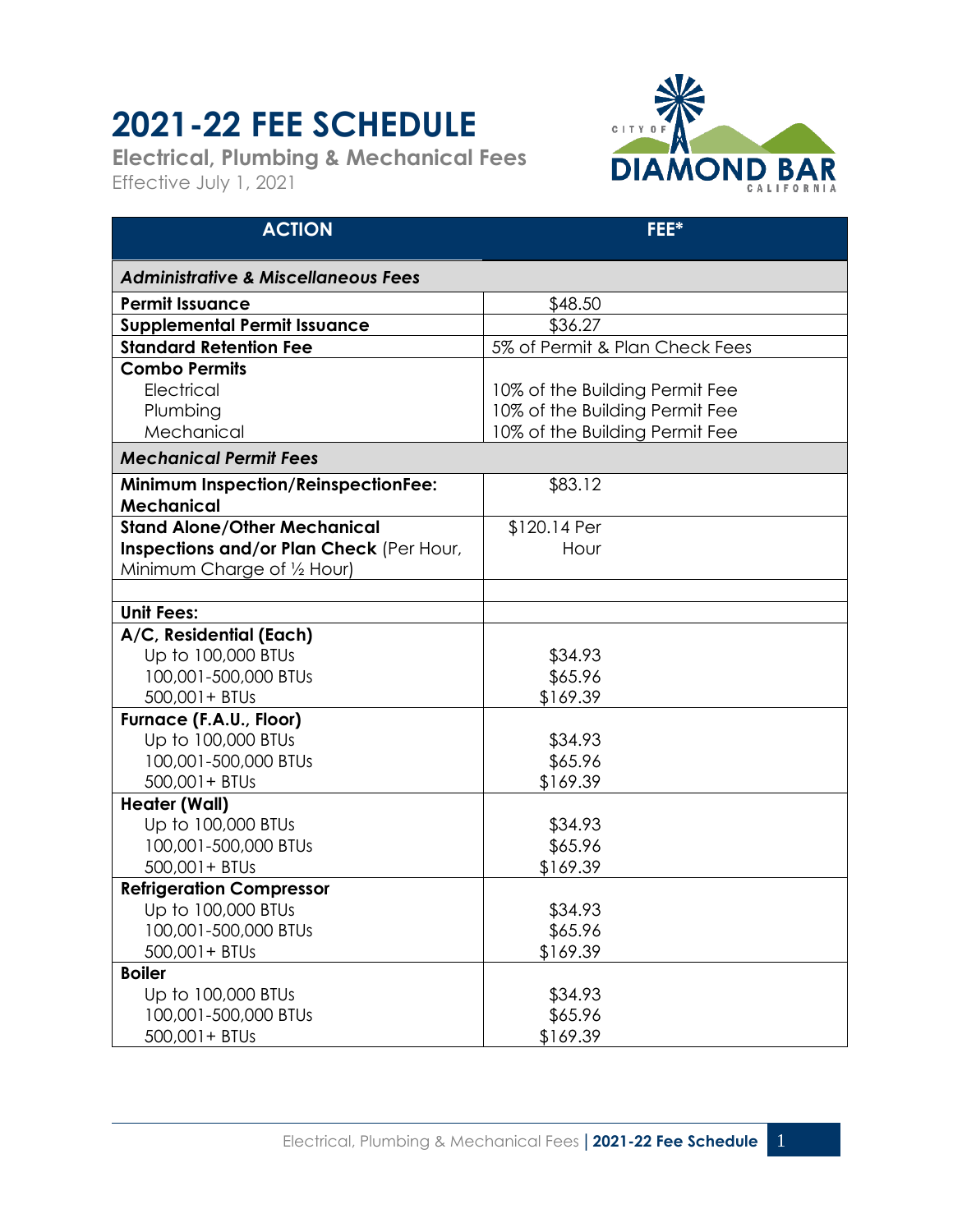| <b>Chiller</b>                             |          |
|--------------------------------------------|----------|
| Up to 100,000 BTUs                         | \$34.93  |
| 100,001-500,000 BTUs                       | \$65.96  |
| 500,001+ BTUs                              | \$169.39 |
| <b>Heat Pump (Package Unit)</b>            |          |
| Up to 100,000 BTUs                         | \$34.93  |
| 100,001-500,000 BTUs                       | \$65.96  |
| 500,001+ BTUs                              | \$169.39 |
| Heater (Unit, Radiant, Etc.)               |          |
| Up to 100,000 BTUs                         | \$34.93  |
| 100,001-500,000 BTUs                       | \$65.96  |
| 500,001+ BTUs                              | \$169.39 |
| Air Handler (Each)                         |          |
| 2000 CFMs                                  | \$16.49  |
| 2001-3,999 CFMs                            | \$48.69  |
| 4000-10,000 CFMs                           | \$48.69  |
| 10,001+ CFMs                               | \$84.41  |
| Duct Work (Only, New)                      |          |
| 1-10 Registers                             | \$56.27  |
| 11-30 Registers                            | \$168.81 |
| 31-50 Registers                            | \$256.22 |
| 51+ Registers                              | \$261.35 |
| <b>Alterations</b>                         |          |
| 1-10 Registers                             | \$56.27  |
| 11-30 Registers                            | \$168.81 |
| 31-50 Registers                            | \$256.22 |
| 51+ Registers                              | \$261.35 |
| <b>Evaporative Cooler</b>                  |          |
| 1-12,000 BTUs                              | \$28.32  |
| 12,001-24,000 BTUs                         | \$28.32  |
| 24,001-36,000 BTUs                         | \$28.32  |
| 36,001-48,000 BTUs                         | \$28.32  |
| 48,001 + BTUs                              | \$28.32  |
| Inlet & Outlet Served by AC System         | \$5.63   |
| (Register, Each)                           |          |
| Moisture Exhaust Duct (Clothes Dryer,      | \$43.85  |
| Each)                                      |          |
| Ventilation Fan Connected to a Single      | \$20.56  |
| Duct (Each)                                |          |
| <b>Vent System (Each)</b>                  | \$43.85  |
| <b>Exhaust Hood/Fan/Duct (Residential,</b> | \$84.41  |
| Each)                                      |          |
| <b>Exhaust Hood, Type 1</b>                | \$84.41  |
| Commercial Grease Hood, Each)              |          |
| <b>Exhaust Hood, Type 2</b>                | \$84.41  |
| (Commercial Steam Hood, Each)              |          |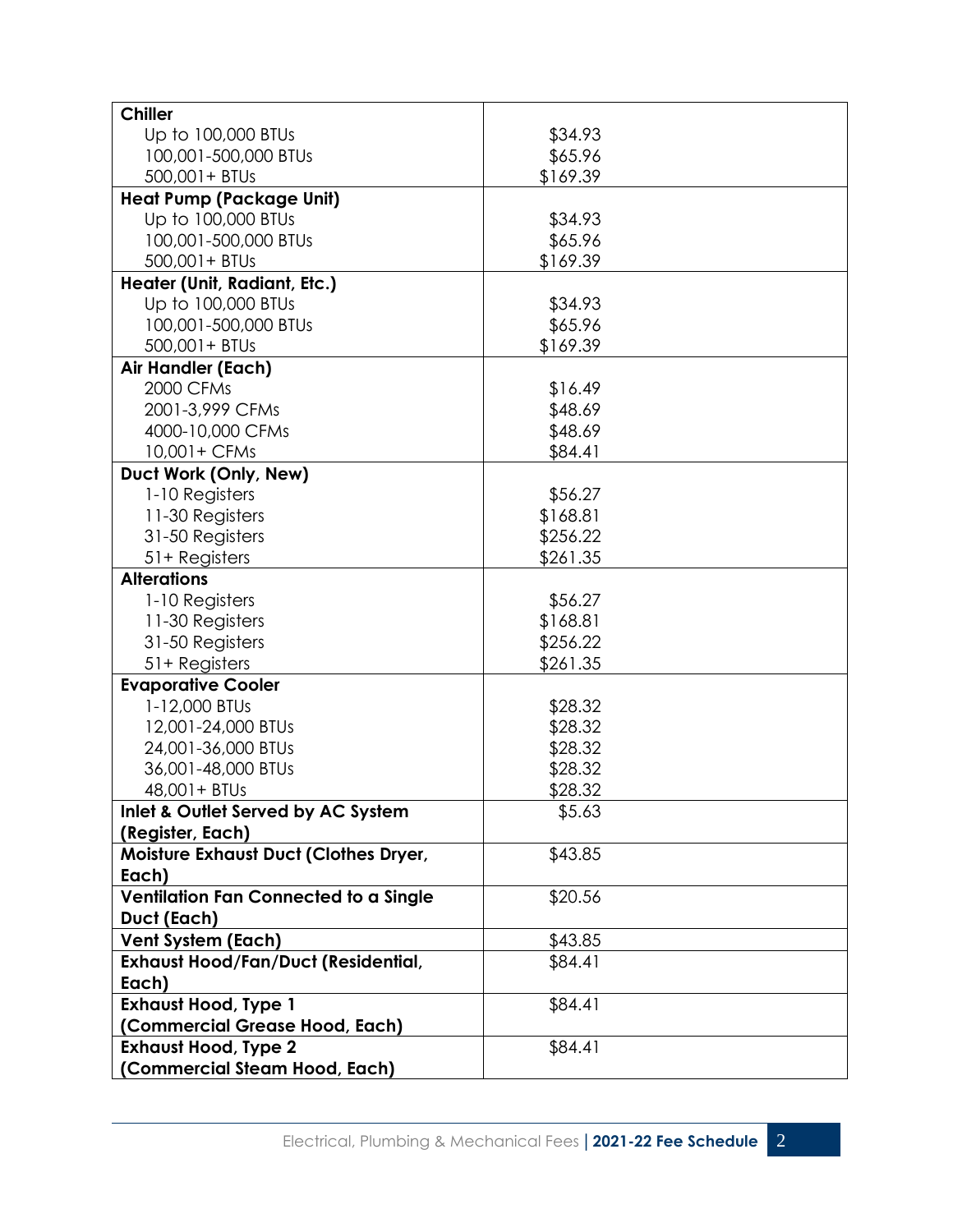| <b>Spray Booth Served By Mechanical</b><br><b>Exhaust, Including Fans &amp; Ducts attached</b> | \$84.41  |  |
|------------------------------------------------------------------------------------------------|----------|--|
| <b>Thereto</b>                                                                                 |          |  |
| <b>Refrigerator Condenser Remote</b>                                                           |          |  |
| Up to 100,000 BTUs                                                                             | \$34.93  |  |
| 100,001-500,000 BTUs                                                                           | \$65.96  |  |
| 500,001+ BTUs                                                                                  | \$169.39 |  |
| <b>Walk-in Box/Refrigerator Coil</b>                                                           |          |  |
| Up to 100,000 BTUs                                                                             | \$34.93  |  |
| 100,001-500,000 BTUs                                                                           | \$65.96  |  |
| 500,001+ BTUs                                                                                  | \$169.39 |  |
| Install/Relocate Forced Air or Gravity-Type                                                    |          |  |
| <b>Furnace or Burner (Including Attached</b>                                                   |          |  |
| Ducts & Vents)                                                                                 |          |  |
| Up to 100,000 BTUs                                                                             | \$34.93  |  |
| 100,001-500,000 BTUs                                                                           | \$65.96  |  |
| 500,001+ BTUs                                                                                  | \$169.39 |  |
| Install/Relocate Suspended Heater,                                                             |          |  |
| <b>Recessed Wall Heater, or Floor Mounted</b>                                                  |          |  |
| <b>Unit Heater (Each)</b>                                                                      |          |  |
| Up to 100,000 BTUs                                                                             | \$34.93  |  |
| 100,001-500,000 BTUs                                                                           | \$65.96  |  |
| 500,001+ BTUs                                                                                  | \$169.39 |  |
| <b>Repair/Alter/Add Heating Appliance,</b>                                                     |          |  |
| <b>Refrigeration Unit, Cooling Unit, Absorption</b>                                            |          |  |
| Unit, or Each Heating, Cooling, Absorption,                                                    |          |  |
| or Evaporative Cooling System, Including                                                       |          |  |
| <b>Installation of Controls (Each)</b>                                                         |          |  |
| Up to 100,000 BTUs                                                                             | \$34.93  |  |
| 100,001-500,000 BTUs                                                                           | \$65.96  |  |
| 500,001+ BTUs                                                                                  | \$169.39 |  |
| <b>Fire Damper (Each)</b>                                                                      | \$13.78  |  |
| <b>Garage Ventilation System (Each)</b>                                                        | \$43.85  |  |
| <b>Product Conveying System (Each)</b>                                                         | \$43.85  |  |
| <b>Appliance or Piece of Equipment Not</b>                                                     | \$43.85  |  |
| <b>Classed in Other Appliance Categories, or</b>                                               |          |  |
| For Which No Other Fee Is Listed                                                               |          |  |
| <b>Fire Suppression System</b>                                                                 | \$13.78  |  |

| <b>Plumbing &amp; Gas Permit Fees</b>             |                   |
|---------------------------------------------------|-------------------|
| <b>Minimum Inspection Fee: Plumbing &amp; Gas</b> | \$60.08           |
| <b>Reinspection Fee (Each)</b>                    | \$60.08           |
| <b>Stand Alone Plumbing Inspection and/or</b>     | \$120.14 Per Hour |
| Other Plan Check (Per Hour, Minimum               |                   |
| Charge of $\frac{1}{2}$ Hour)                     |                   |
| <b>Pre-Inspection Plumbing (Per Hour)</b>         | \$120.14 Per Hour |
|                                                   |                   |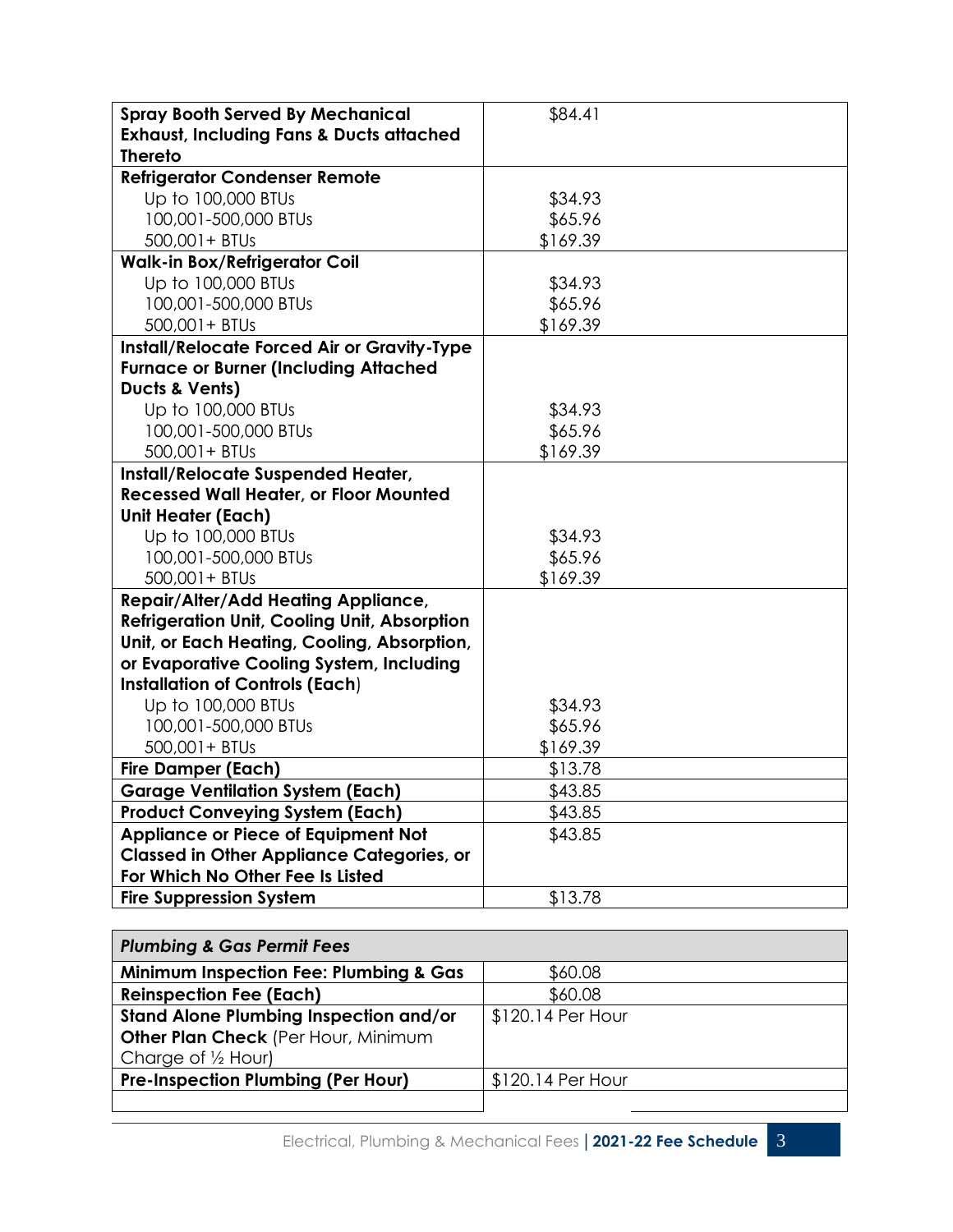| <b>Unit Fees:</b>                                                                        |          |  |
|------------------------------------------------------------------------------------------|----------|--|
| <b>Gas Piping System</b>                                                                 |          |  |
| First 5                                                                                  | \$106.78 |  |
| After First 5 (Each)                                                                     | \$5.48   |  |
| <b>Gas Meter (Each)</b>                                                                  | \$21.35  |  |
| <b>Gas Pressure Regulator (Each)</b>                                                     | \$21.35  |  |
| <b>Building Sewer Connection (Each)</b>                                                  | \$61.33  |  |
| <b>Future House Sewer Section</b>                                                        | \$39.57  |  |
| <b>Private Sewage Disposal System</b>                                                    | \$125.61 |  |
| (Septic Tank & Seepage Pit/Connection to                                                 |          |  |
| House, Each)                                                                             |          |  |
| Disconnection, Abandonment, Alteration,                                                  | \$43.11  |  |
| or Repair of Any House Sewer or Private                                                  |          |  |
| Sewage Disposal System or Part Thereof                                                   |          |  |
| (Each)                                                                                   |          |  |
| <b>Backflow Preventer</b>                                                                |          |  |
| First 5                                                                                  | \$21.35  |  |
| After First 5 (Each)                                                                     | \$8.82   |  |
| <b>Water Heater and/or Vent (Each)</b>                                                   | \$21.35  |  |
| <b>Water Softener (Each)</b>                                                             | \$21.35  |  |
| <b>Dishwasher, Permanent (Each)</b>                                                      | \$21.35  |  |
| <b>Water Pipe Repair/Replacement</b>                                                     | \$21.35  |  |
| <b>Drainage or Vent Piping Repair/Alterations</b>                                        | \$21.35  |  |
| (Each)                                                                                   |          |  |
| <b>Drinking Fountain (Each)</b>                                                          | \$21.35  |  |
| Solar Water System Fixtures (Solar Panels,                                               | \$71.13  |  |
| <b>Tanks, Water Treatment Equipment, Each)</b>                                           |          |  |
| <b>Swimming Pool Drainage Trap &amp; Receptor</b>                                        | \$21.35  |  |
| (Water Supply for Pool Not Included, Each)                                               |          |  |
| <b>Medical Gas System (Each)</b>                                                         | \$21.35  |  |
| Plumbing Fixture/Trap or Set of Fixtures on                                              | \$21.35  |  |
| <b>One Trap, Including Water, Drainage</b><br>Piping, Hose Bibs, and Backflow Protection |          |  |
| (each)                                                                                   |          |  |
| <b>Building Drain (w/o Accompanying</b>                                                  | \$21.35  |  |
| Plumbing, Each)                                                                          |          |  |
| Cesspool, Overflow Seepage Pit,                                                          | \$61.33  |  |
| <b>Percolation Test Pit, Swimming Pool</b>                                               |          |  |
| Drywell, or Drainfield Extension or                                                      |          |  |
| <b>Replacement (Each)</b>                                                                |          |  |
| Private Sewage Disposal System (each)                                                    | \$317.44 |  |
| <b>Industrial Waste Grease Trap, Pretreatment</b>                                        | \$21.35  |  |
| Interceptor, Including Trap & Vent (Each)                                                |          |  |
| Water Treating Equipment and/or Water                                                    | \$21.35  |  |
| <b>Piping Installed/Altered/Repaired (Each)</b>                                          |          |  |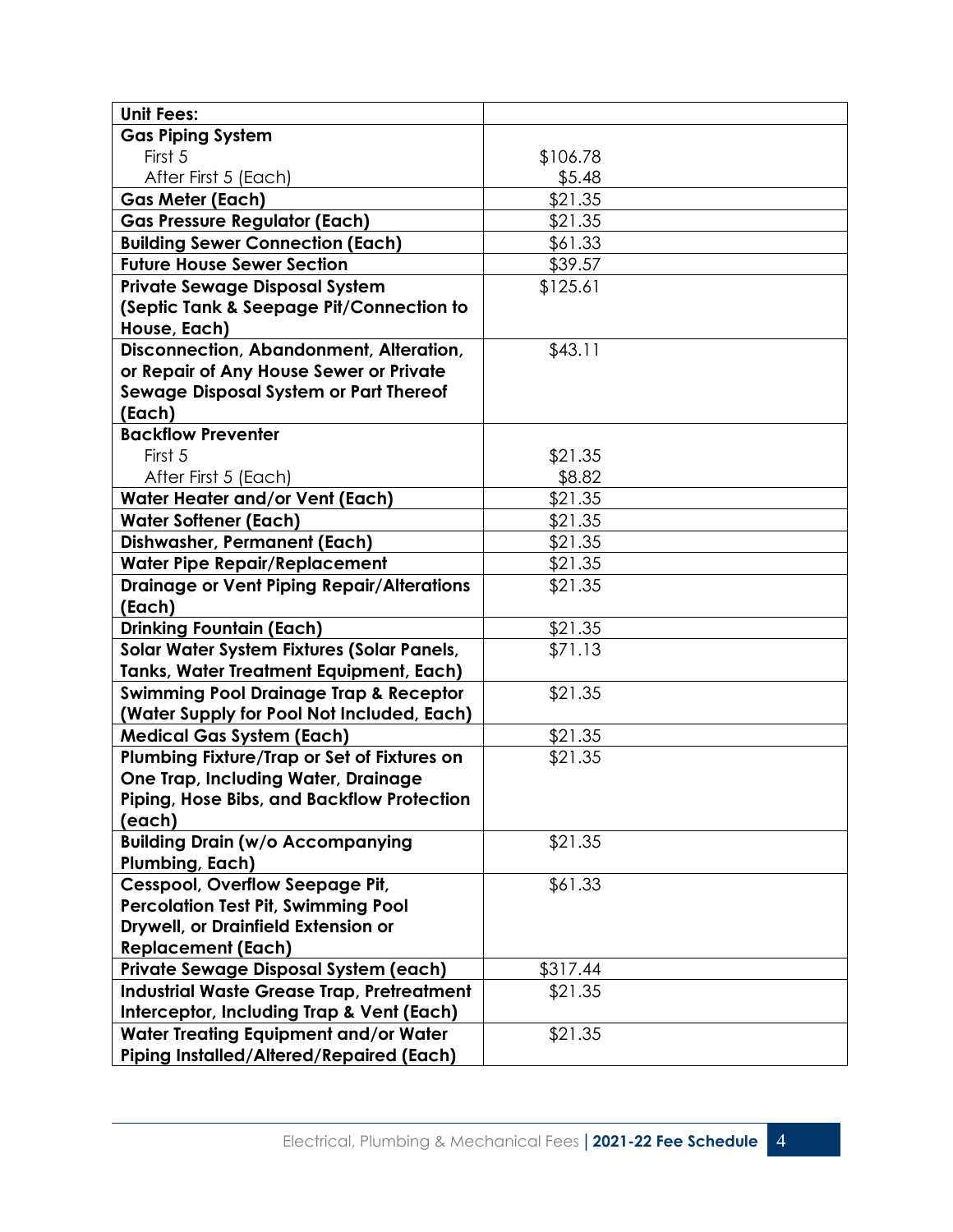| Lawn Sprinkler System On any one Meter,<br><b>Including Backflow Protection Devices</b><br><b>Therefore (Each)</b> | \$21.35            |  |
|--------------------------------------------------------------------------------------------------------------------|--------------------|--|
| <b>Backflow Devices Not Included in Other</b>                                                                      | \$21.35            |  |
| Fee Services e.g., Building/Trailer Sewer<br>(Each)                                                                |                    |  |
|                                                                                                                    |                    |  |
| <b>Electrical Permit Fees</b>                                                                                      |                    |  |
| <b>Minimum Inspection Fee: Electrical</b>                                                                          | \$60.07            |  |
| <b>Reinspection Fee (Each)</b>                                                                                     | \$60.07            |  |
| <b>Stand Alone/Other Electrical Inspections</b>                                                                    | \$120.14           |  |
| and/or Plan Checks (Per Hour, Minimum<br>Charge of 1/2 Hour)                                                       |                    |  |
| <b>Pre-Inspection Electrical (Per Hour)</b>                                                                        | \$120.14           |  |
|                                                                                                                    |                    |  |
| <b>System Fees:</b>                                                                                                |                    |  |
| Service, Subpanels, Switchboards or                                                                                |                    |  |
| Section, Motor-Controlled Centers, and                                                                             |                    |  |
| <b>Panel Boards</b>                                                                                                |                    |  |
| Up to 200 Amps<br>201-1000 Amps                                                                                    | \$50.25<br>\$98.37 |  |
| $1001 +$ Amps                                                                                                      | \$210.32           |  |
| <b>New Single &amp; Two-Family Residential</b>                                                                     | \$0.13             |  |
| <b>Buildings (Per Sq. Ft.)</b>                                                                                     |                    |  |
| <b>Multifamily Residential Buildings (Per Sq.</b><br>$Ft$ )                                                        | \$0.12             |  |
| <b>Temporary Service Power Pole or Pedestal,</b>                                                                   | \$56.27            |  |
| <b>Including All Pole or Pedestal Mounted</b>                                                                      |                    |  |
| <b>Receptacle Outlets and Appurtenances</b>                                                                        |                    |  |
| <b>Temporary Distribution System &amp;</b>                                                                         | \$27.94            |  |
| <b>Temporary Lighting &amp; Receptacle Outlets</b><br>(Each)                                                       |                    |  |
| <b>Private/Residential In-Ground Swimming</b>                                                                      | \$104.96           |  |
| Pools, Spas, Therapeutic Whirlpools, Hot                                                                           |                    |  |
| <b>Tubs, New/Repairs (Each)</b><br>**Includes Complete System of Necessary                                         |                    |  |
| Branch Wiring, Bonding, Grounding,                                                                                 |                    |  |
| Underwater Lighting, Water Pumping, and                                                                            |                    |  |
| Other Similar Electrical Equipment Directly                                                                        |                    |  |
| Related to the Operation of a Swimming                                                                             |                    |  |
| Pool                                                                                                               |                    |  |
|                                                                                                                    |                    |  |
| <b>Carnivals, Circuses, or other Traveling</b>                                                                     | \$57.22            |  |
| <b>Shows or Exhibitions Utilizing Transportable</b>                                                                |                    |  |
| <b>Rides, Booths, Displays, and Attractions</b><br><b>With Lighting</b>                                            |                    |  |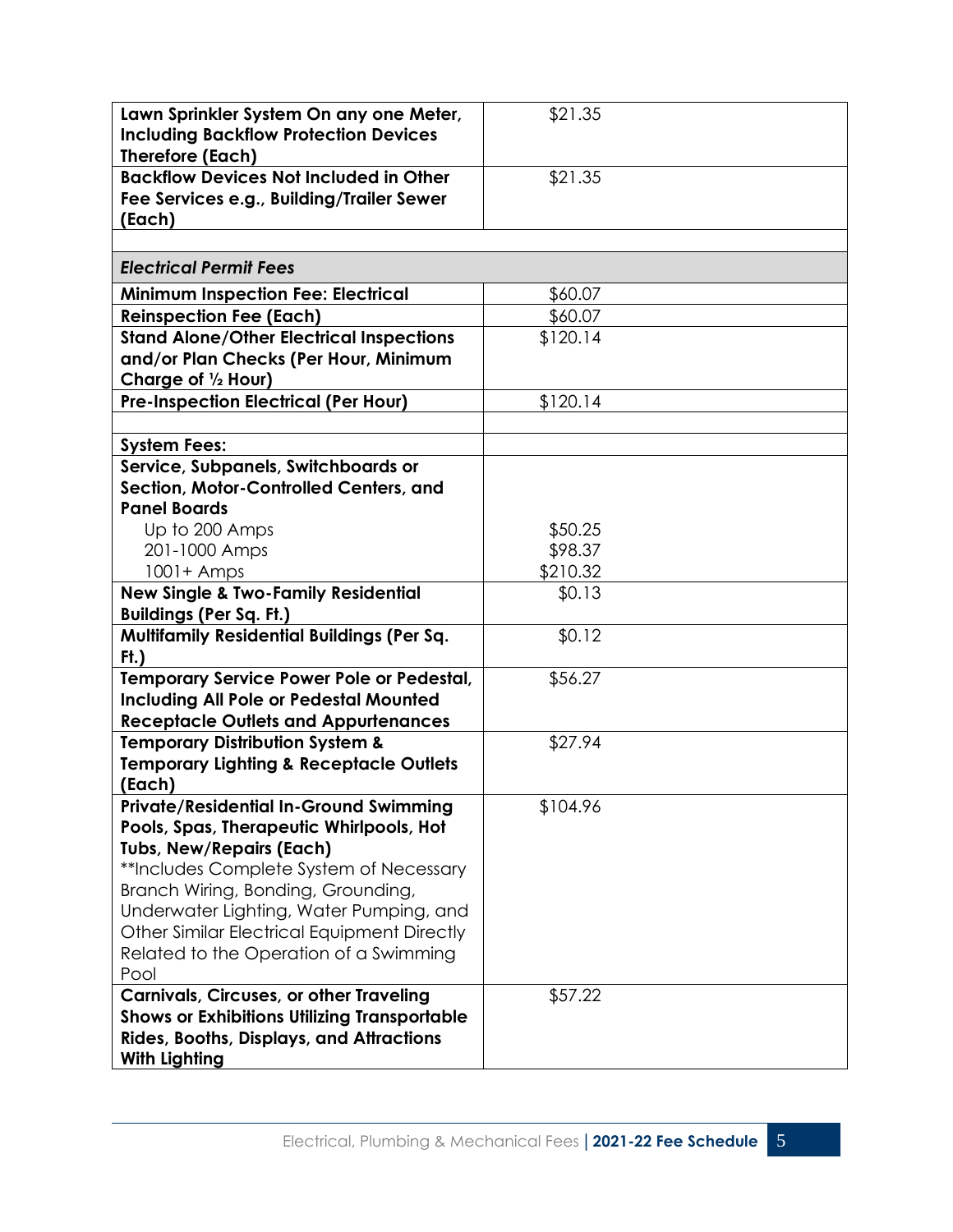| <b>Temporary Distribution System and</b><br><b>Temporary Lighting and Receptacle</b><br><b>Outlets For Construction Sites, Decorative</b><br>Lights, Christmas Tree Sales Lots, Fireworks<br>Stands, Etc. (Each) | \$21.15 |
|------------------------------------------------------------------------------------------------------------------------------------------------------------------------------------------------------------------|---------|
| <b>Unit Fees:</b>                                                                                                                                                                                                |         |
| Receptacle, Switch, Lighting, or Other<br>Outlets at Which Current is Used or<br>Controlled, Except Services, Feeders, &                                                                                         |         |
| <b>Meters</b>                                                                                                                                                                                                    |         |
| First 20 (Or Portion Thereof)                                                                                                                                                                                    | \$2.53  |
| <b>Each Additional</b>                                                                                                                                                                                           | \$1.75  |
| <b>Lighting Fixtures</b>                                                                                                                                                                                         |         |
| Lighting Fixtures, Sockets, or Other Lamp-                                                                                                                                                                       |         |
| <b>Holding Devices</b>                                                                                                                                                                                           |         |
| First 20 (Or Portion Thereof)                                                                                                                                                                                    | \$2.53  |
| <b>Each Additional</b>                                                                                                                                                                                           | \$1.75  |
| <b>Pole or Platform Mounted Lighting Fixtures</b><br>(Each)                                                                                                                                                      | \$2.91  |
| <b>Theatrical-type Lighting Fixtures or</b>                                                                                                                                                                      | \$2.91  |
| <b>Assemblies (Each)</b>                                                                                                                                                                                         |         |
| <b>Residential Appliances</b>                                                                                                                                                                                    |         |
| <b>Fixed Residential Appliances or</b>                                                                                                                                                                           | \$13.97 |
| <b>Receptacle Outlets For Same, Including</b>                                                                                                                                                                    |         |
| <b>Wall-Mounted Electric Ovens, Counter</b>                                                                                                                                                                      |         |
| <b>Mounted Cooking Tops, Electric Ranges,</b>                                                                                                                                                                    |         |
| Self-contained Room Console, or Through                                                                                                                                                                          |         |
| Wall Air Conditioners, Space Heaters, Food                                                                                                                                                                       |         |
| <b>Waste Grinders, Dishwashers (Each)</b>                                                                                                                                                                        |         |
| **For Other Types of Air Conditioners, and                                                                                                                                                                       |         |
| Motor-Driven Appliances Having Larger                                                                                                                                                                            |         |
| Electrical Ratings, See Power Apparatus                                                                                                                                                                          |         |
| <b>Nonresidential Appliances</b>                                                                                                                                                                                 |         |
| <b>Residential Appliances and Self-contained</b>                                                                                                                                                                 | \$13.97 |
| <b>Factory-Wired Non-Residential</b>                                                                                                                                                                             |         |
| <b>Appliances, Including Medical and Dental</b>                                                                                                                                                                  |         |
| Services, Food, Beverage, and Ice Cream<br><b>Cabinets, Illuminated Show Cases,</b>                                                                                                                              |         |
| <b>Drinking Fountains, Vending Machines,</b>                                                                                                                                                                     |         |
| Laundry Machines, etc. (Each)                                                                                                                                                                                    |         |
|                                                                                                                                                                                                                  |         |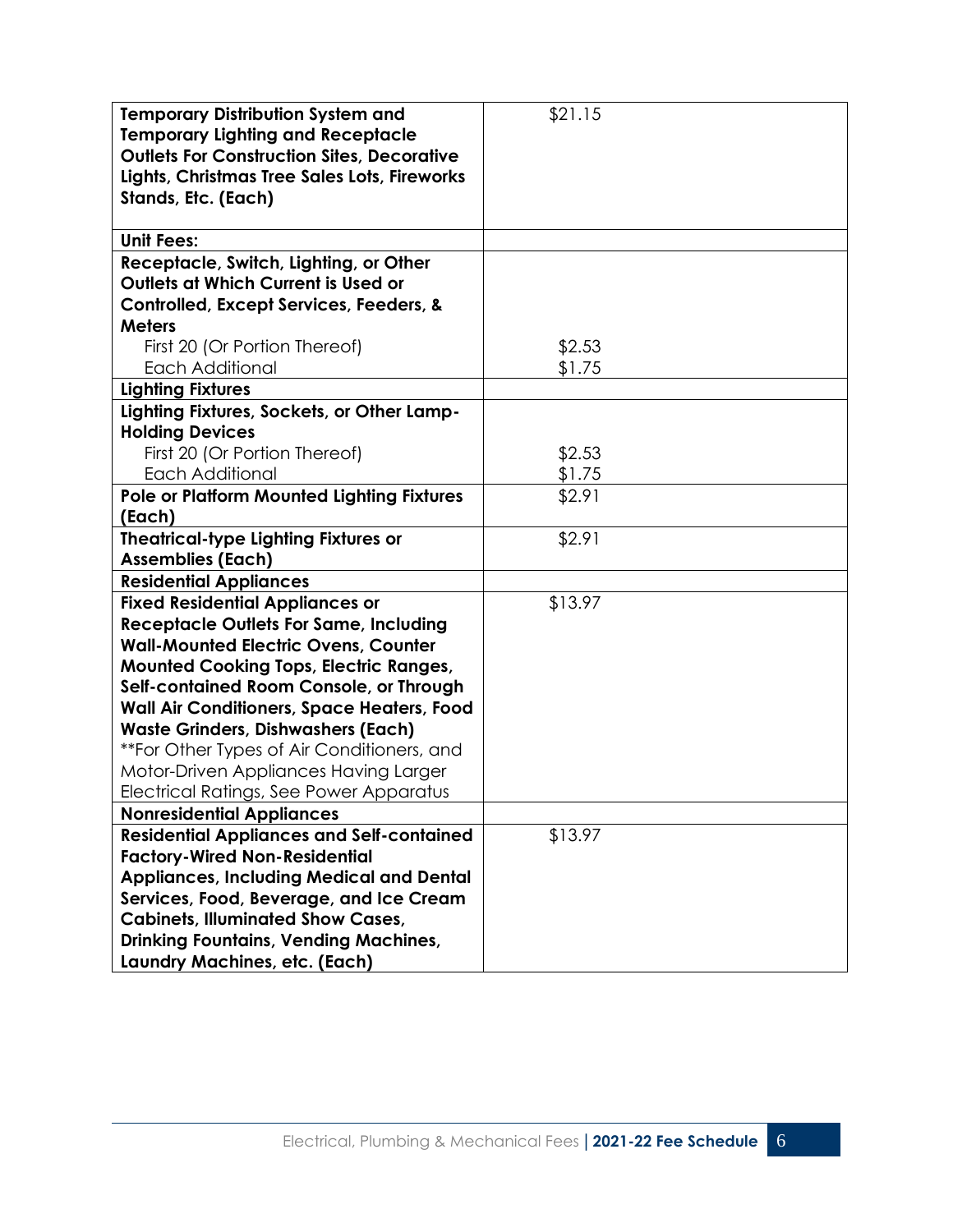| <b>Residential Appliances and Self-contained</b><br><b>Factory-Wired Non-Residential Appliances</b><br>Not Exceeding One Horsepower (HP),<br>Kilowatt (kW), or Kilovolt-ampere (kVA) in<br>rating, including medical and dental<br>devices, food, beverage, and ice cream<br>cabinets, etc.<br>**For Other Types of Air Conditioners, and<br>Motor-Driven Appliances Having Larger<br>Electrical Ratings, See Power Apparatus | \$13.97            |
|-------------------------------------------------------------------------------------------------------------------------------------------------------------------------------------------------------------------------------------------------------------------------------------------------------------------------------------------------------------------------------------------------------------------------------|--------------------|
| <b>Power Apparatus</b>                                                                                                                                                                                                                                                                                                                                                                                                        |                    |
| Motors, Generators, Transformers,<br>Rectifiers, Synchronous Converters,<br><b>Capacitors, Industrial Heating, Air</b><br><b>Conditioners, and Heat Pumps, Cooking &amp;</b><br><b>Baking Equipment and Other Apparatus</b><br>Rating in Horsepower (HP), Kilowatts (kW),<br>or Kilovolt-amperes (kVA)<br>Over 3-10<br>Over 11-50                                                                                             | \$25.43<br>\$59.57 |
| Over 51-100                                                                                                                                                                                                                                                                                                                                                                                                                   | \$111.75           |
| Over 101                                                                                                                                                                                                                                                                                                                                                                                                                      | \$184.12           |
| <b>Busways</b><br><b>Trolley and Plug-In Type Busways</b>                                                                                                                                                                                                                                                                                                                                                                     |                    |
| (Each 100 Ft. or Fraction Thereof)<br>** An Additional Fee Will Be Required For<br>Lighting Fixtures, Motors, and Other<br>Appliances That Are Connected To Trolley<br>and Plug-In Type Busways. No Fee is<br><b>Required For Portable Tools</b><br><b>Other Electrical</b>                                                                                                                                                   | \$33.76            |
| Signs, Outline Lighting, or Marquees (Each)                                                                                                                                                                                                                                                                                                                                                                                   | \$50.25            |
| <b>Signs, Outline Lighting, or Marquees</b>                                                                                                                                                                                                                                                                                                                                                                                   | \$16.49            |
| <b>Supplied From One Branch Circuit (Each)</b>                                                                                                                                                                                                                                                                                                                                                                                |                    |
| <b>Additional Branch Circuits Within The Same</b>                                                                                                                                                                                                                                                                                                                                                                             | \$16.49            |
| Sign, Outline Lighting System, Or Marquee<br>(Each)                                                                                                                                                                                                                                                                                                                                                                           |                    |
| Miscellaneous Apparatus, Conduits, and<br><b>Conductors (Each)</b>                                                                                                                                                                                                                                                                                                                                                            | \$84.20            |